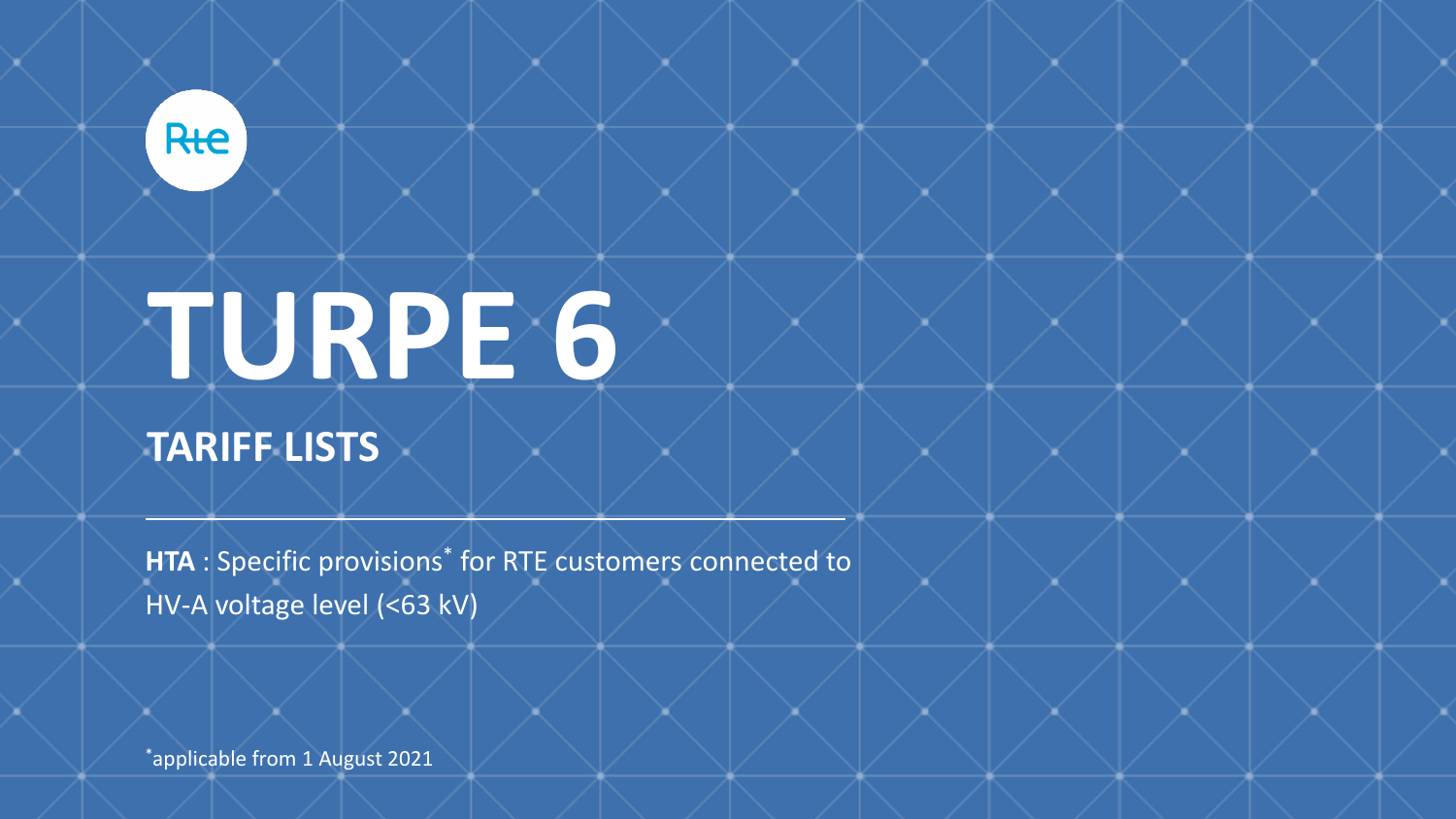# **HV-A 5 time range tariff with fixed peak – Short-Term Use**

The annual components of the public transmission system access tariff (TURPE) are defined by connection point or aggregation point. They depend on the voltage level of your power supply and your tariff.

#### **Components and coefficients for the HV-A 5 time range tariff with fixed peak – Short-Term Use**

| <b>Tariff Components</b>                                                                                                                      | Price in $\epsilon$ /year (if other, unit specified)          |                                 |                        |
|-----------------------------------------------------------------------------------------------------------------------------------------------|---------------------------------------------------------------|---------------------------------|------------------------|
| Annual management component $(a_1)$                                                                                                           | 425.64                                                        |                                 |                        |
| Annual metering component per meter                                                                                                           | 312.12                                                        |                                 |                        |
| Coefficients of the fixed and variable portion of the annual component<br>of Consumption and coefficient of monthly subscribed power overruns | <b>FPH</b>                                                    | $b_1$ = $\in$ 4.88/kW/year      | $c_1$ = c€ 3.73/kWh    |
|                                                                                                                                               | <b>HSPH</b>                                                   | $b_2 = \epsilon$ 4.67/kW/year   | $c_2$ = c€ 3.20/kWh    |
|                                                                                                                                               | <b>HSOPH</b>                                                  | $b_3$ = $\epsilon$ 4.40/kW/year | $c_3$ = c€ 2.17/kWh    |
|                                                                                                                                               | <b>LSPH</b>                                                   | $b_4$ = $\epsilon$ 4.26/kW/year | $c_4$ = c€ 1.64/kWh    |
|                                                                                                                                               | LSOPH <sup>1</sup>                                            | $b_5$ = $\epsilon$ 3.60/kW/year | $c_5 = c \in 1.01/kWh$ |
| Annual component of reactive energy absorbed beyond the value of<br>the phi tangent $\phi$ max ratio                                          | c€ 2.02/kVar.h                                                |                                 |                        |
| Aggregation component                                                                                                                         | Overhead lines: $k = \text{\textsterling} 0.52/kW/km/year$    |                                 |                        |
|                                                                                                                                               | Underground lines: $k = \text{\textsterling} 0.76/kW/km/year$ |                                 |                        |
| Annual injection component                                                                                                                    | c€ 0/MWh                                                      |                                 |                        |

 $1$  FPH (fixed peak hours) ; HSPH (high season peak hours) ; HSOPH (high season off-peak hours) ; LSPH (low season peak hours) ; LSOPH (low season off-peak hours)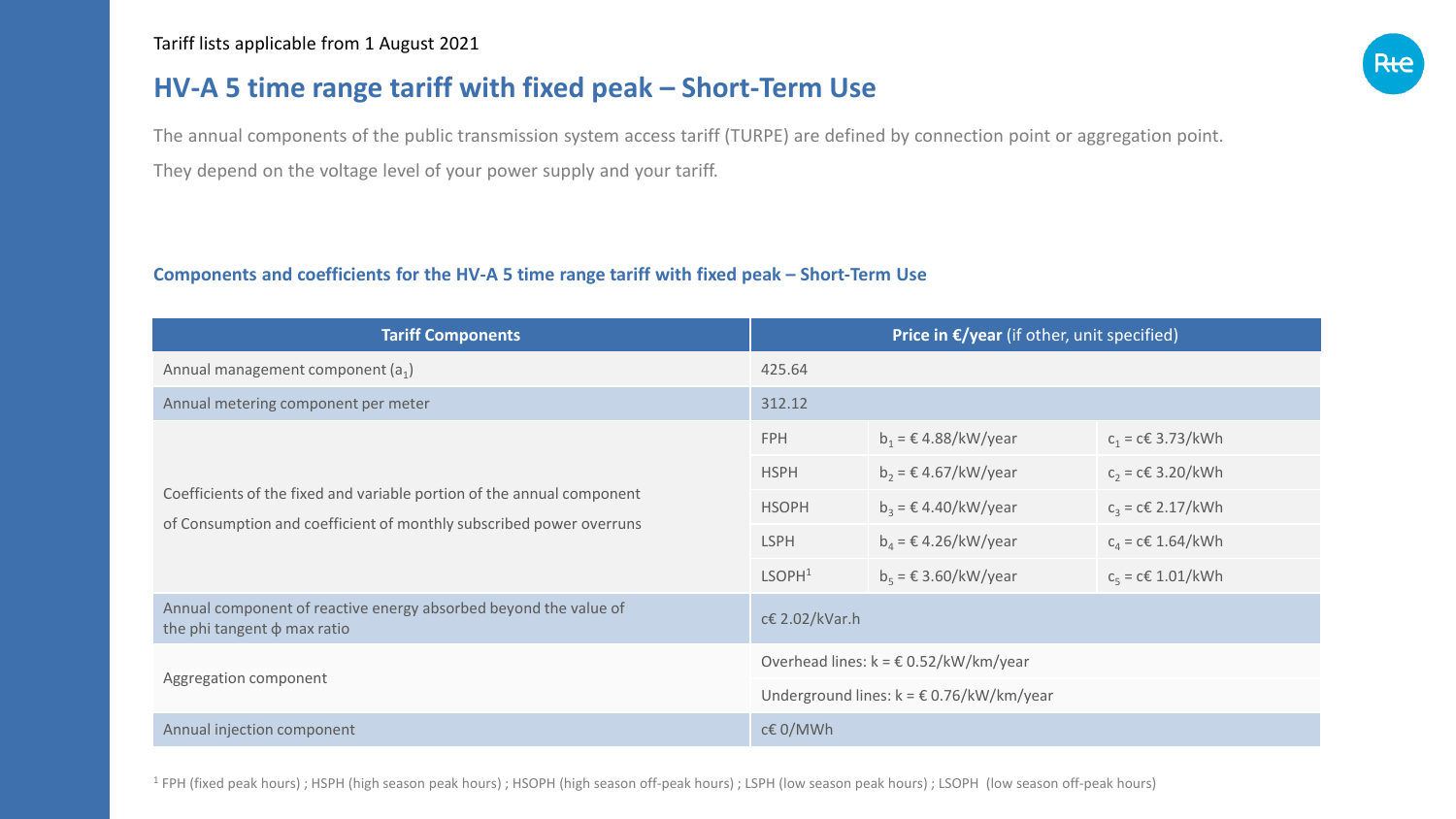## **HV-A 5 time range tariff with fixed peak – Long-Term Use**

The annual components of the public transmission system access tariff (TURPE) are defined by connection point or aggregation point. They depend on the voltage level of your power supply and your tariff.

#### **Components and coefficients for the HV-A 5 time range tariff with fixed peak – Long-Term Use**

| <b>Tariff Components</b>                                                                                                                      | Price in $\epsilon$ /year (if other, unit specified)          |                                            |                          |
|-----------------------------------------------------------------------------------------------------------------------------------------------|---------------------------------------------------------------|--------------------------------------------|--------------------------|
| Annual management component $(a_1)$                                                                                                           | 425.64                                                        |                                            |                          |
| Annual metering component per meter                                                                                                           | 312.12                                                        |                                            |                          |
| Coefficients of the fixed and variable portion of the annual component<br>of Consumption and coefficient of monthly subscribed power overruns | <b>FPH</b>                                                    | $b_1 = \text{\textsterling} 19.36/kW/year$ | $c_1$ = c€ 2.80/kWh      |
|                                                                                                                                               | <b>HSPH</b>                                                   | $b_2$ = € 18.26/kW/year                    | $c_2$ = c€ 2.11/kWh      |
|                                                                                                                                               | <b>HSOPH</b>                                                  | $b_3 = \text{\textsterling} 13.85/kW/year$ | $c_3 = c \in 1.38 / kWh$ |
|                                                                                                                                               | <b>LSPH</b>                                                   | $b_4$ = $\epsilon$ 9.71/kW/year            | $c_4$ = c€ 0.89/kWh      |
|                                                                                                                                               | LSOPH <sup>2</sup>                                            | $b_5$ = $\epsilon$ 4.15/kW/year            | $c_5 = c \in 0.77 / kWh$ |
| Annual component of reactive energy absorbed beyond the value of<br>the phi tangent $\varphi$ max ratio                                       | c€ 2.02/kVar.h                                                |                                            |                          |
| Aggregation component                                                                                                                         | Overhead lines: $k = \text{\textsterling} 0.52/kW/km/year$    |                                            |                          |
|                                                                                                                                               | Underground lines: $k = \text{\textsterling} 0.76/kW/km/year$ |                                            |                          |
| Annual injection component                                                                                                                    | c€ 0/MWh                                                      |                                            |                          |

<sup>2</sup> FPH (fixed peak hours) ; HSPH (high season peak hours) ; HSOPH (high season off-peak hours) ; LSPH (low season peak hours) ; LSOPH (low season off-peak hours)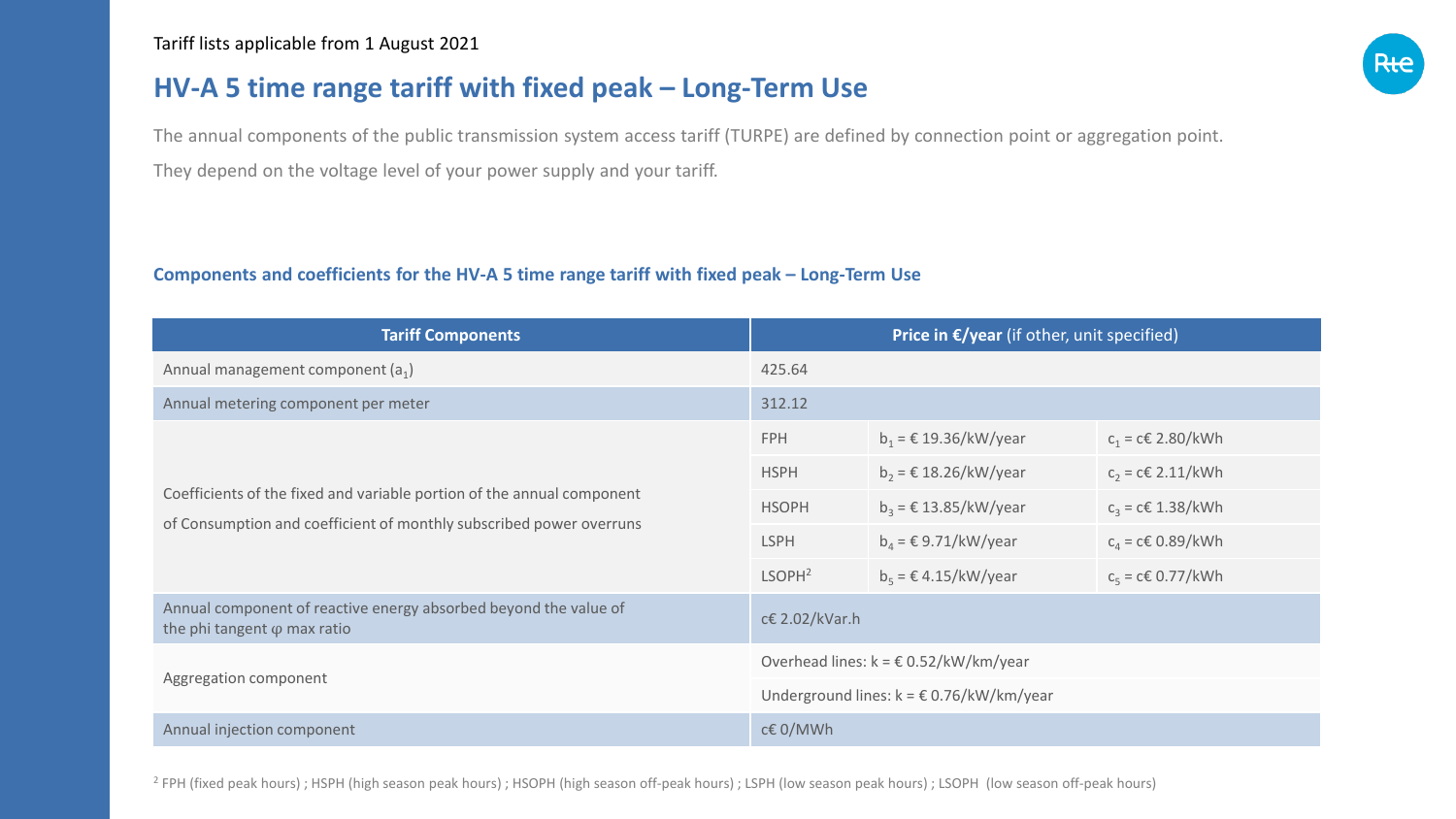# **HV-A 5 time range tariff with mobile peak – Short-Term Use**

The annual components of the public transmission system access tariff (TURPE) are defined by connection point or aggregation point. They depend on the voltage level of your power supply and your tariff.

#### **Components and coefficients for the HV-A 5 time range tariff with mobile peak – Short-Term Use**

| <b>Tariff Components</b>                                                                                                                      | Price in $\epsilon$ /year (if other, unit specified)          |                                 |                        |
|-----------------------------------------------------------------------------------------------------------------------------------------------|---------------------------------------------------------------|---------------------------------|------------------------|
| Annual management component $(a_1)$                                                                                                           | 425.64                                                        |                                 |                        |
| Annual metering component per meter                                                                                                           | 312.12                                                        |                                 |                        |
| Coefficients of the fixed and variable portion of the annual component<br>of Consumption and coefficient of monthly subscribed power overruns | <b>MPH</b>                                                    | $b_1$ = € 5.34/kW/year          | $c_1$ = c€ 4.78/kWh    |
|                                                                                                                                               | <b>HSPH</b>                                                   | $b_2$ = $\in$ 4.61/kW/year      | $c_2$ = c€ 3.07/kWh    |
|                                                                                                                                               | <b>HSOPH</b>                                                  | $b_3$ = $\epsilon$ 4.40/kW/year | $c_3$ = c€ 2.17/kWh    |
|                                                                                                                                               | <b>LSPH</b>                                                   | $b_4$ = $\epsilon$ 4.26/kW/year | $c_4$ = c€ 1.64/kWh    |
|                                                                                                                                               | LSOPH <sup>3</sup>                                            | $b_5$ = $\epsilon$ 3.60/kW/year | $c_5 = c \in 1.01/kWh$ |
| Annual component of reactive energy absorbed beyond the value of<br>the phi tangent $\varphi$ max ratio                                       | c€ 2.02/kVar.h                                                |                                 |                        |
| Aggregation component                                                                                                                         | Overhead lines: $k = \text{\textsterling} 0.52/kW/km/year$    |                                 |                        |
|                                                                                                                                               | Underground lines: $k = \text{\textsterling} 0.76/kW/km/year$ |                                 |                        |
| Annual injection component                                                                                                                    | c€ 0/MWh                                                      |                                 |                        |

<sup>3</sup> MPH (mobile peak hours) ; HSPH (high season peak hours) ; HSOPH (high season off-peak hours) ; LSPH (low season peak hours) ; LSOPH (low season off-peak hours)